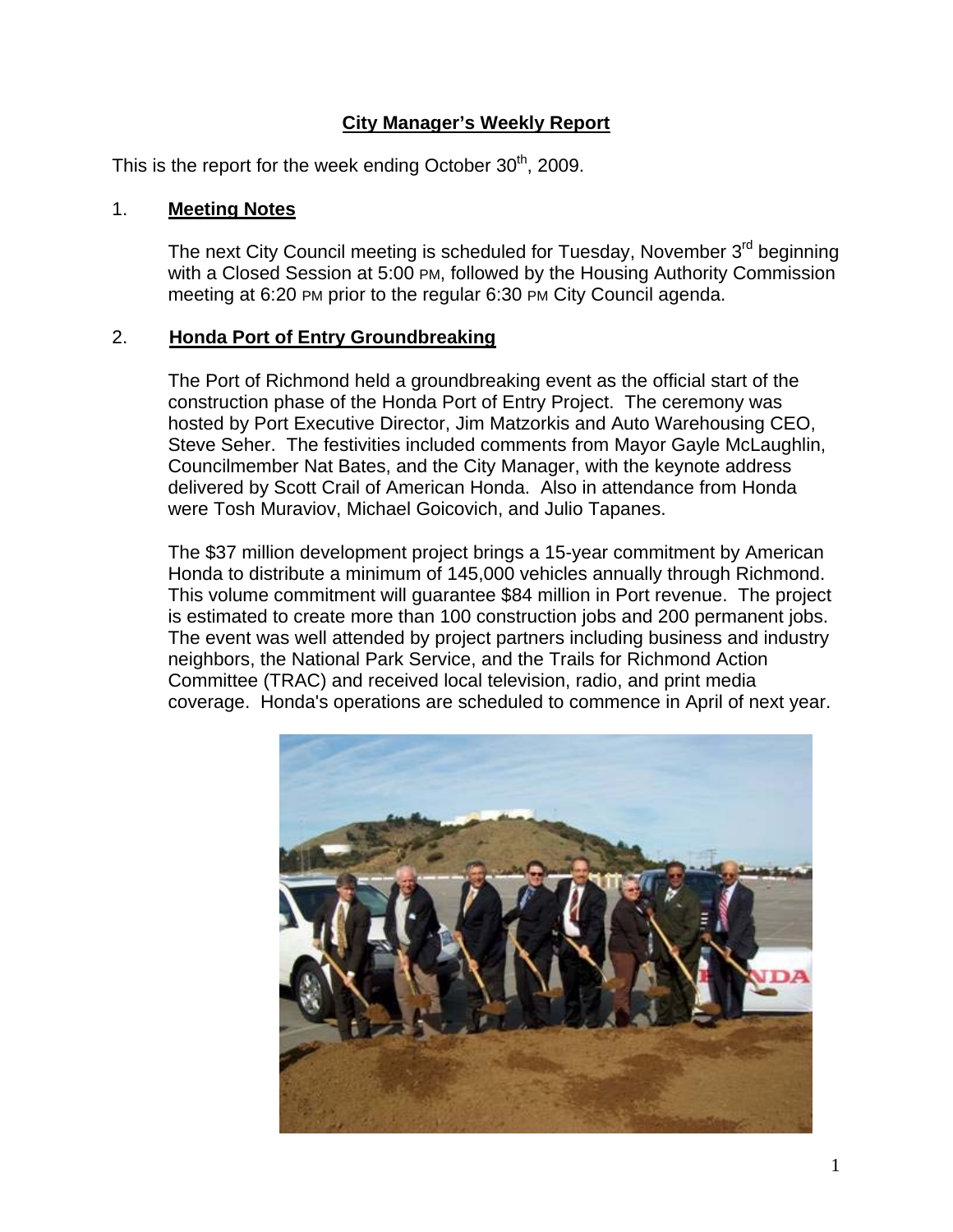# 3. **City Bond Rating is Affirmed by Standard & Poor's**

City staff recently met with analysts from the Standard & Poor's Credit Corporation (S&P) to provide an update on the financial and operational performance of the City, as well as to present the details of the upcoming Civic Center refinancing. After reviewing estimated fiscal year 2008-09 financials and the revised fiscal year 2009-10 budget reflecting Council-approved adjustments, S&P has affirmed the City's Issuer Credit Rating of "A+", and assigned a rating of "A" to the Civic Center Refunding Bonds. Credit strengths cited by S&P include:

- Consistently strong reserve levels despite a one-time draw-down in FY 2008;
- Demonstrated ability to adjust its expenditures to offset revenue declines following state funding shortfalls and an economic downturn;
- Strong financial management policies.

Had the City not received this rating affirmation, it is likely that staff would have needed to recommend to the City Council more budget cuts beyond those that have already been made. This rating will now allow the City to proceed with the Civic Center refinancing without any adverse impact to the operating budget.

### 4. **Pricing on Tax Revenue Anticipation Notes**

As you recall, the City has been working on the issuance of TRANs, which is a form of short-term cash flow financing that recognizes the uneven flow of revenue, and especially property tax revenue, received by the City during any given fiscal year. We reported last week that Standard & Poor's gave a rating of SP-1+ to Richmond's TRANS, which is the highest possible rating for such short term financing.

This week, the City of Richmond TRANs were priced at an interest rate of 0.78%. By comparison, out of 70 municipalities that issued TRANs between May 27, 2009 and October 27, 2009, the average price was .875%, with the lowest being .33% and the highest 2.375%.

#### 5. **Zhoushan, China Mayor and Delegation Visit Richmond**

Last week, the City of Richmond hosted Mayor Zhou and a 13 member delegation from our sister city of Zhoushan, China. Their delegation was greeted by Mayor Gayle McLaughlin and the city manager, who introduced each of the department managers and explained their role in the organization. Councilmember Nat Bates, who has a long standing relationship with Zhoushan, served as the host for the two-day visit. Former Mayors Rosemary Corbin and Irma Anderson also attended various events. The delegation's tour of Richmond included visits to the renovated Civic Center, the Ford Point Business Park, the Port of Richmond, Point Molate, and Contra Costa College.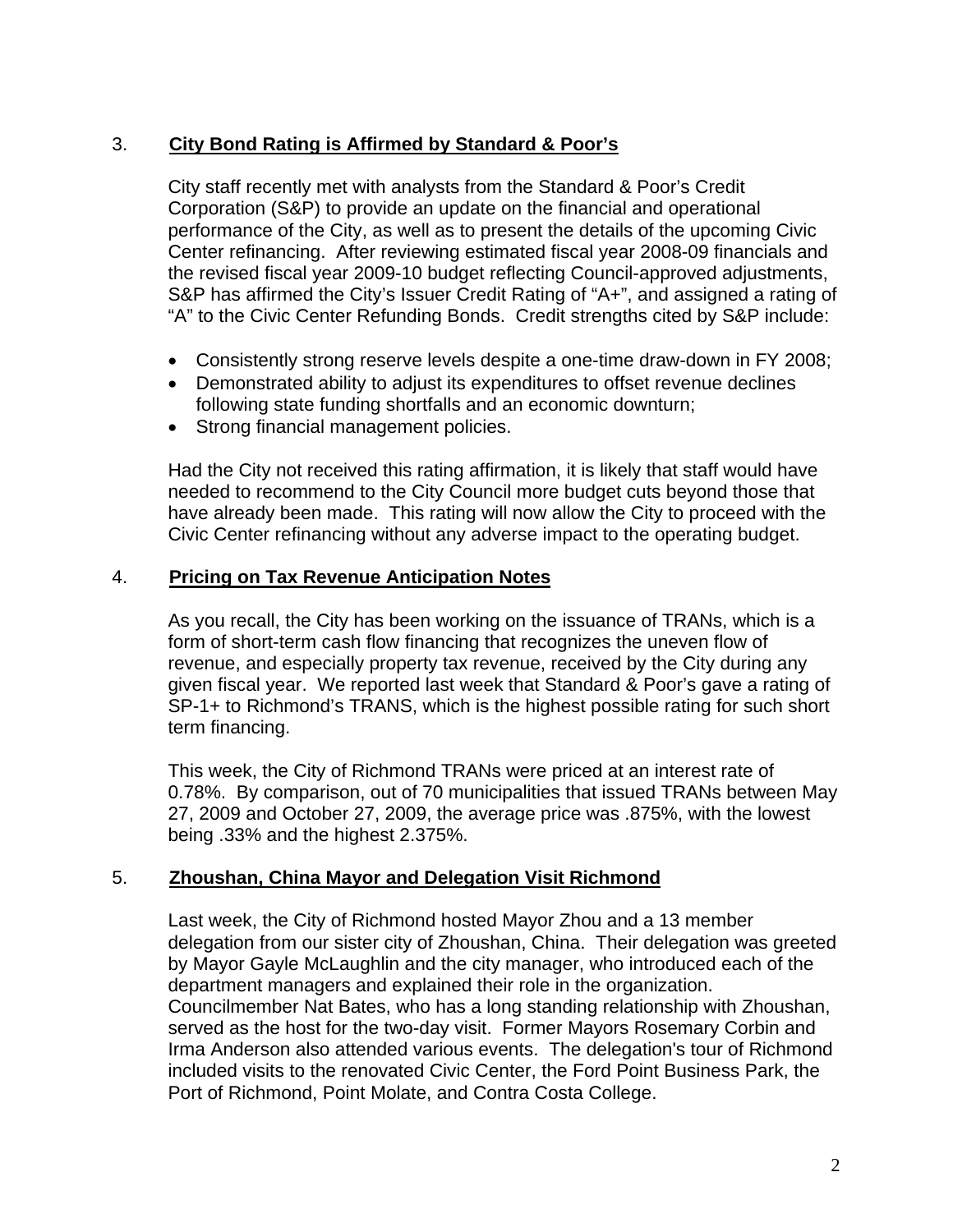Among the formal activities occurring during the sister city visit was the updating of the Mutual Agreement between the two cities. The agreement addresses exchange in the areas of arts and culture, public health, education, and business development. Mayor Zhou extended his invitation for Richmond to visit Zhoushan in 2010.



# 6. **Local Economic Development Initiative (LEDI) Contracting Opportunities Fair**

Recently, representatives from the Finance Department's Purchasing Division and from the Employment and Training Department attended the Local Economic Development Initiative (LEDI) Annual Contracting Opportunities Fair sponsored by West Contra Costa Business Development Center. The local vendor community was invited to this event to learn about upcoming projects and resources available through the participating public agencies and major corporations. These organizations included the City of Richmond, Chevron, West Contra Costa Unified School District, McCarthy Building Companies, PG&E, Department of General Services, BART, Contra Costa County, West County Transportation Advisory Committee (WCCTAC), Caltrans, East Bay MUD, AC Transit, and the City of San Pablo. LEDI was created in direct response to the current economic crisis and the effect it has had on local businesses. As an integrated public-private partnership, LEDI will work to increase the stability and prosperity in the communities of West Contra Costa.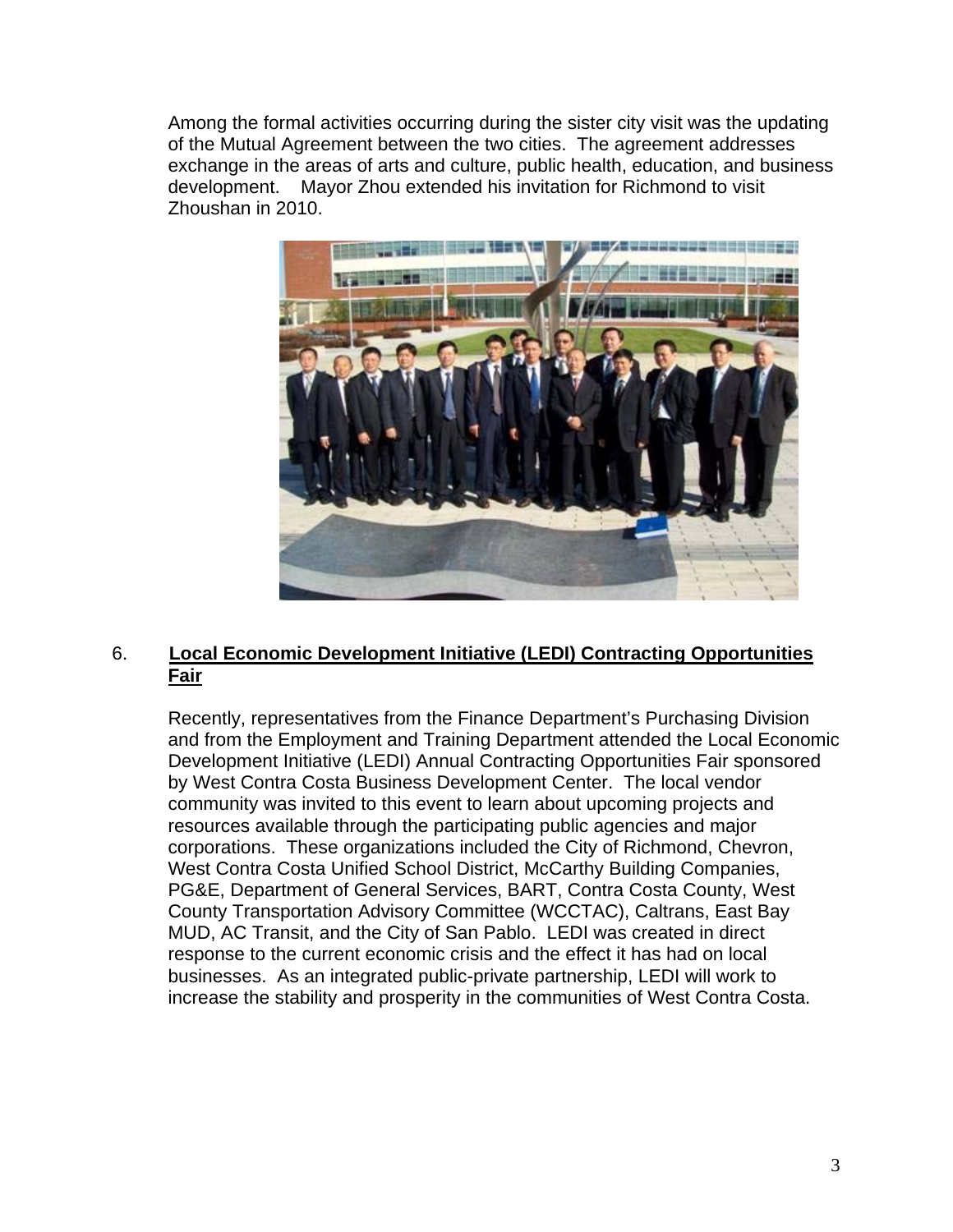### 7. **West County Cities CERT Bi-Annual Drill**

This past Saturday, October 24<sup>th</sup>, the Richmond Fire Department Office of Emergency Services hosted the West County Cities CERT (Community Emergency Response Team) Training/bi-annual drill. This is the first time that six Contra Costa County cities (Richmond, El Cerrito, Kensington, Pinole, Rodeo and San Pablo) have worked together to provide CERT training. Thanks to this consortium of trainers, the Pinole Fire Department was able to offer their first CERT course this fall. The drill was considered a great success thanks to the volunteers and staff from El Cerrito Fire, Pinole Fire, Richmond Fire, Rodeo-Hercules Fire, the San Pablo Police Department and the Richmond Fire Department Office of Emergency Services.

110 new CERT students received 20 hours of life saving training, which will help emergency responders across West County cities during a disaster as well as in day to day emergencies. Graduates participated in three separate events:

- 1. Major earthquake scenario functional exercise;
- 2. Incident Command System (ICS) CERT team organization and table top exercise; and
- 3. Skills stations, in which participants practice their newly developed skills in ICS and CERT team management, triage and first aid, fire suppression, damage assessment, search and rescue, and cribbing and lifting.

As graduates of the program, these CERT students will now be able to go out and make a difference in their respective neighborhoods.

# 8. **The City of Richmond Receives "Green Business" Designation**

The City has been notified that it has been certified as a "Green Business" under Contra Costa County's *Green Business Program*. The stated mission of the *Green Business Program* is "to strengthen and sustain the quality of the environment in Contra Costa County through a collaborative partnership of public and private organizations that encourages, enables and recognizes businesses taking action to prevent pollution and conserve resources." To be certified as a Green Business, an organization must implement a variety of measures to save energy, water and other materials, reduce waste, and pledge to continue these efforts.

The City of Richmond will be officially recognized by the Contra Costa County Board of Supervisors at a ceremony for all of the County's new Green Businesses for the year in April 2010.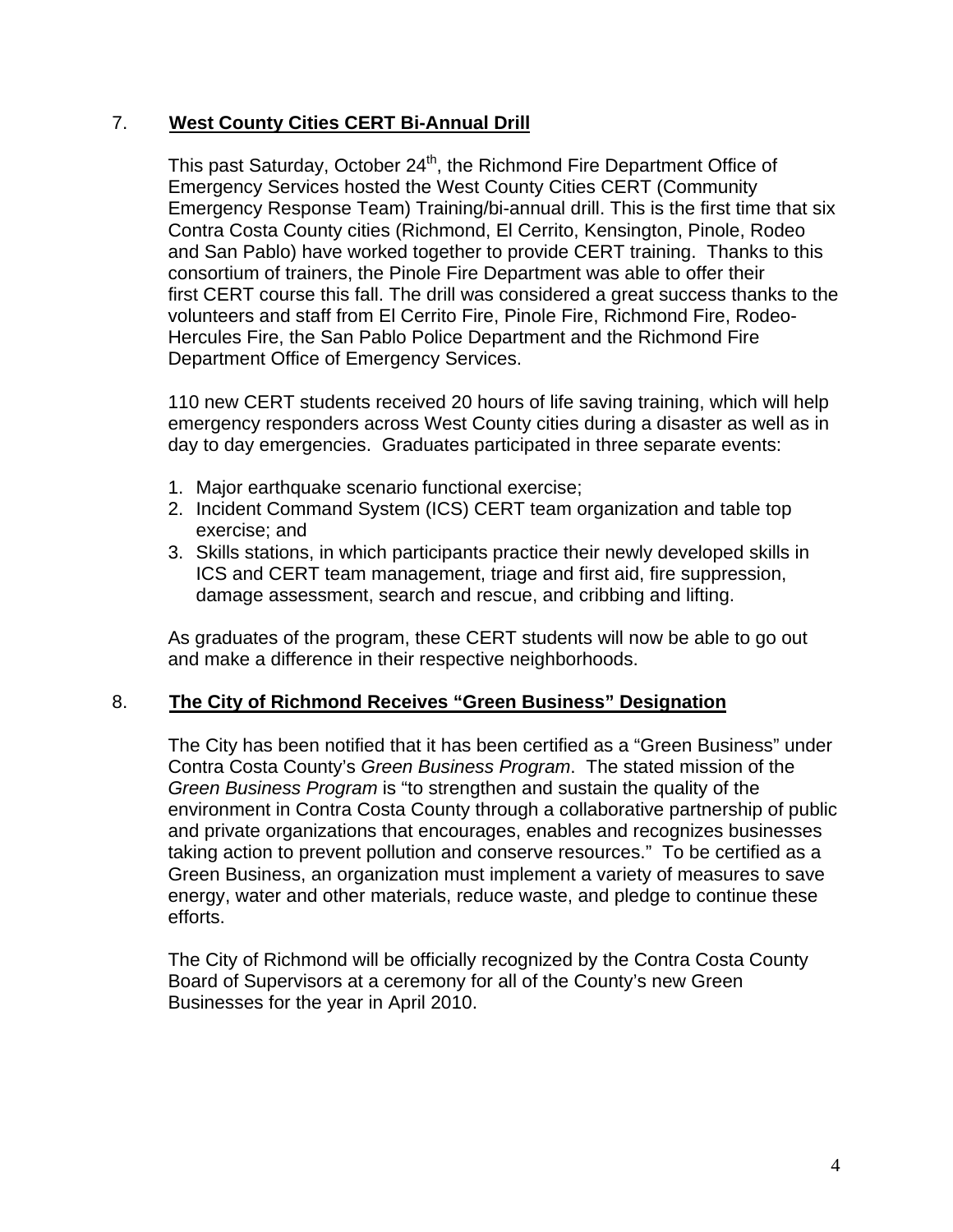#### 9. **Web Developments**

The City's Facebook and Twitter account are now live, and we will soon be linking these from our website. Users can currently access our Facebook page using: [http://www.facebook.com/pages/City-of-Richmond-CA/139438544014?v=box\\_3](http://www.facebook.com/pages/City-of-Richmond-CA/139438544014?v=box_3)

News Flash and Calendar items on our website feed onto the Facebook page, and a link on the Facebook page is provided to bring users back to our website to view the full post. An example here is the Teen Perspectives Calendar item: